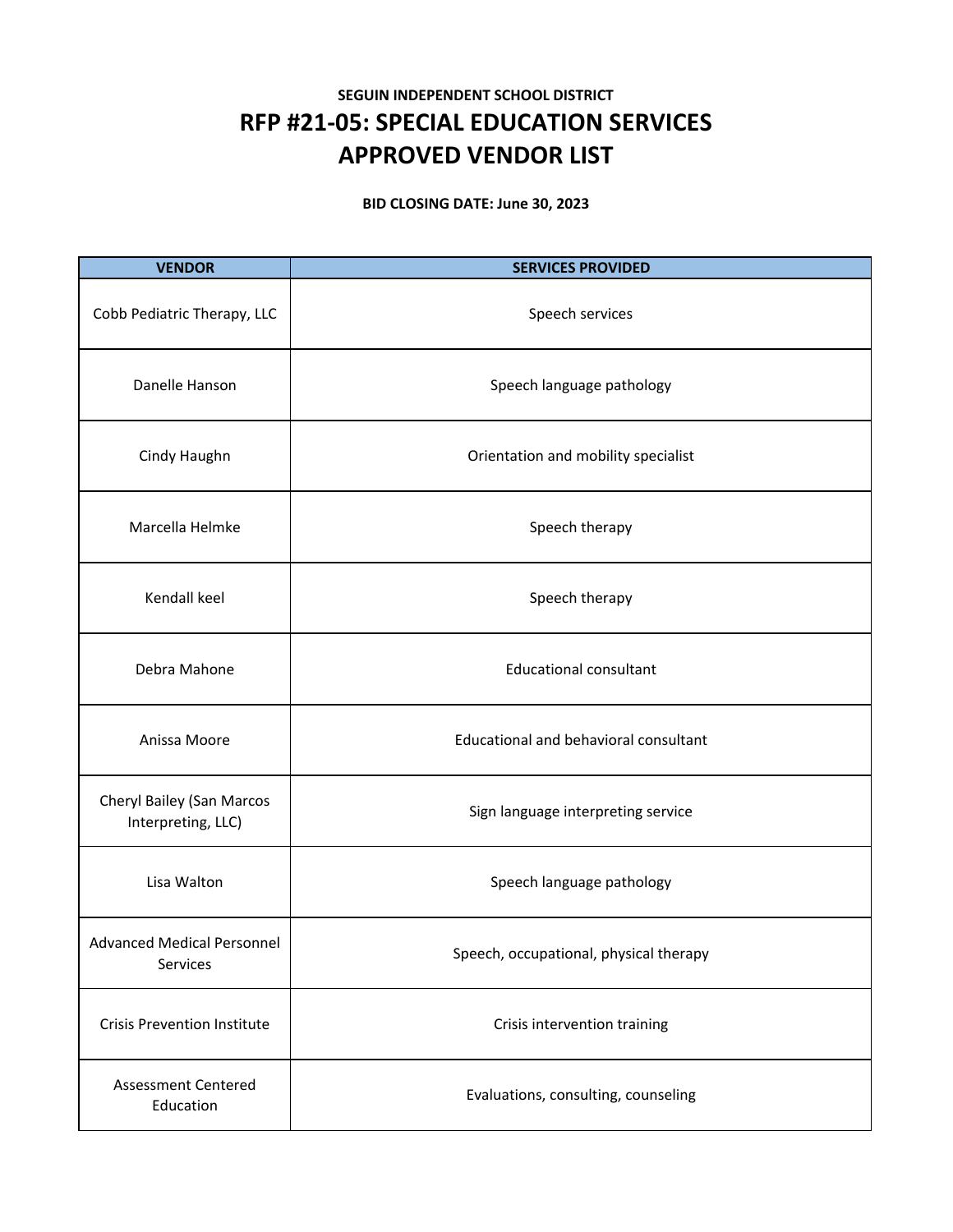| Enable My Child                               | Online platform - software usage                                |
|-----------------------------------------------|-----------------------------------------------------------------|
| PresenceLearning, Inc.                        | Therapy, behavior and mental health services, assessments       |
| <b>Therapy Travelers</b>                      | Therapists                                                      |
| <b>Trinity Educational Services</b>           | Therapy, consulting, diagnostics, teaching                      |
| Charles Silverman (CNS<br>Consulting)         | LSSP/Psych evaluations                                          |
| Reyna Hernandez                               | Speech language pathology                                       |
| Maxim Healthcare Staffing<br>Services, Inc.   | School-based health services, therapists, pathologists          |
| 360 Vision                                    | Eye care                                                        |
| <b>National Recruiting</b><br>Consultants     | Physical/occupational therapy, speech pathology, diagnosticians |
| Eye Shine Educational Vision<br>Services, LLC | OM evaluations/assessments                                      |
| Thrive Learing Services, LLC                  | Evaluations and therapy services                                |
| Stetson and Associates, Inc                   | <b>Educational Consulting</b>                                   |
| <b>VAT Educational Services</b>               | CTVI, COMS, assistive technology                                |
| Monarch Behavioral health                     | WISCV/WIAT-IV Evaluations and assessments                       |